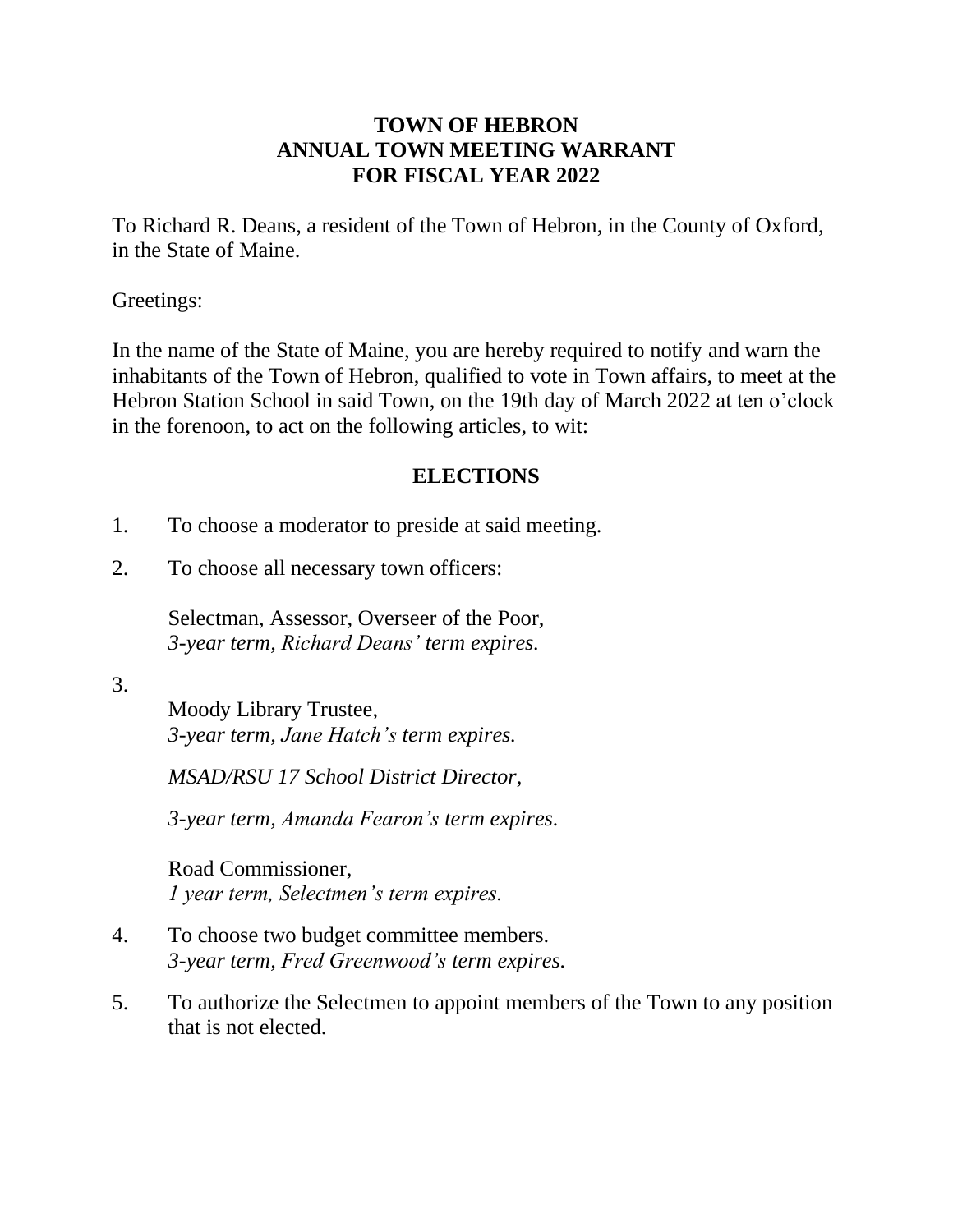#### **2021 BUSINESS**

- 6. To see if the Town will vote to accept the Town Report as written, subject to correction of errors when any are found.
- 7. To see if the Town will vote to cover the 2021 overdraft of \$424.92.

| \$385.34 |
|----------|
| \$15.57  |
| \$24.01  |
| \$424.92 |
|          |

8. To see if the Town will vote to appropriate such anticipated revenues as vehicle excise taxes, state revenue sharing, supplemental taxes, license fees, and such other miscellaneous revenues to be received in the calendar year 2022, to reduce the taxes committed.

## **GENERAL GOVERNMENT**

9. To see what sum the Town will vote to raise and appropriate for the Selectmen's salaries.

| Raised last year:                                                | \$30,000.00 |
|------------------------------------------------------------------|-------------|
| Request:                                                         | \$32,295.00 |
| (Town share of withholding taxes included to reflect total cost) |             |
|                                                                  |             |

Budget Committee recommends: \$32,295.00

- 10. To authorize the Selectmen to set salaries for all other Town Officers.
- 11. To see what sum the Town will vote to raise and appropriate for Workers' Compensation Insurance.

| Raised last year:                   | \$11,000.00 |
|-------------------------------------|-------------|
| Spent:                              | \$8,402.41  |
| Request:                            | \$11,066.00 |
| <b>Budget Committee recommends:</b> | \$11,066.00 |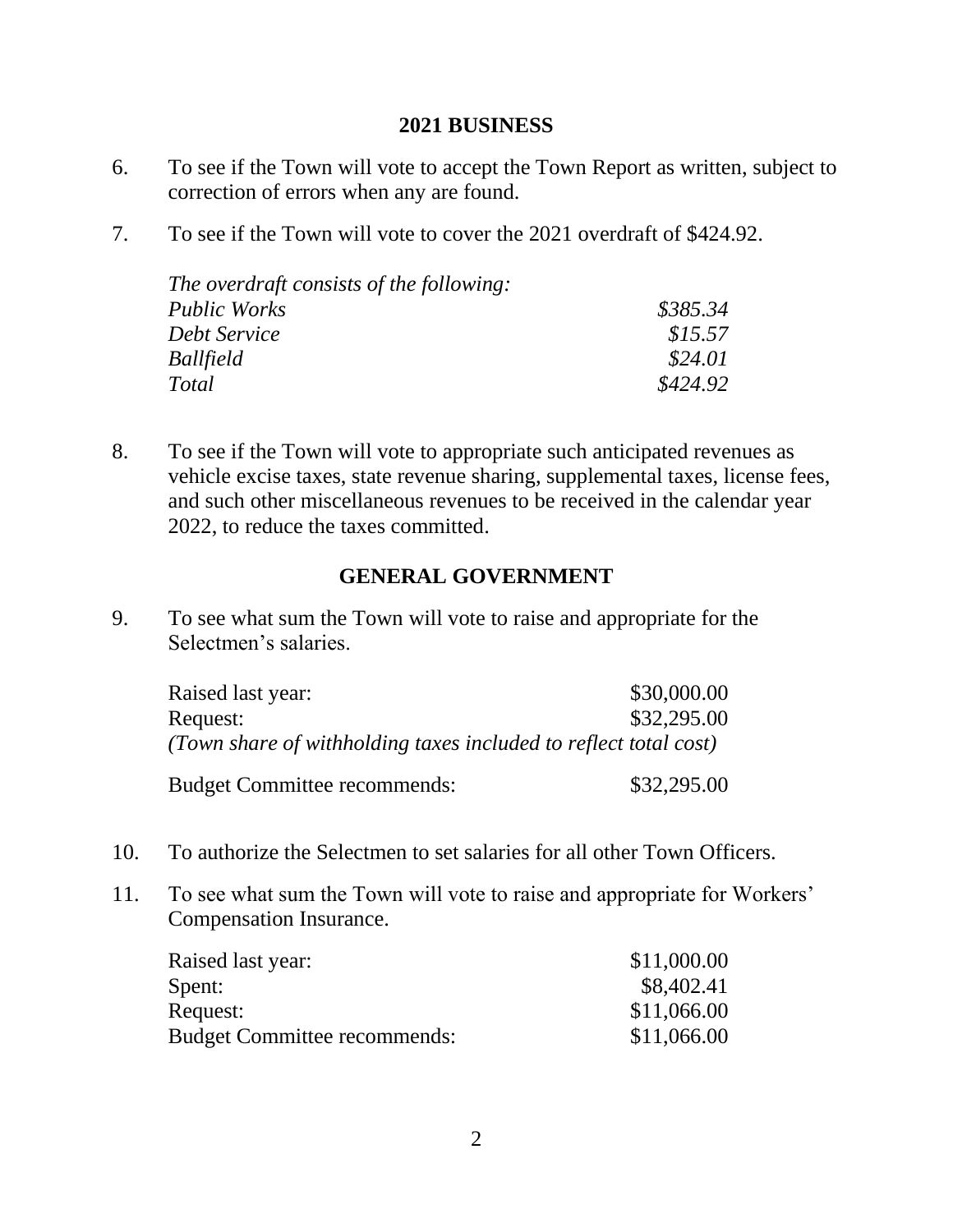12. To see what sum the Town will vote to raise and appropriate for the Town Office Expense account.

| Raised:                                                                          | \$143,955.00 |
|----------------------------------------------------------------------------------|--------------|
| Spent: includes insurances and withholding                                       | \$185,109.00 |
| Request: includes insurances and withholding                                     | \$224,203.99 |
| Town office will be open 40 hours a week.<br><b>Budget Committee recommends:</b> | \$224,203.99 |

13. To see what sum the Town will vote to raise and appropriate for the audit of the Town books.

| Raised last year:                   | \$6,720.00 |
|-------------------------------------|------------|
| Spent:                              | \$6,720.00 |
| Request:                            | \$7,000.00 |
| <b>Budget Committee recommends:</b> | \$7,000.00 |

14. To see what sum the Town will vote to raise and appropriate for dues to the Androscoggin Valley Council of Governments (AVCOG).

| Raised last year:                   | \$1,935.47 |
|-------------------------------------|------------|
| Spent:                              | \$1,935.47 |
| Request:                            | \$2,000.00 |
| <b>Budget Committee recommends:</b> | \$2,000.00 |

15. To see what sum the Town will vote to raise and appropriate for the Planning Board.

| Raised last year:                   | \$800.00 |
|-------------------------------------|----------|
| Spent:                              | \$503.01 |
| Request:                            | \$800.00 |
| <b>Budget Committee recommends:</b> | \$800.00 |
|                                     |          |

16. To see if the Town will vote to appropriate up to 6,000 to pay tax abatements and applicable interest.

| Spent:   |           |
|----------|-----------|
| Request: | \$6000.00 |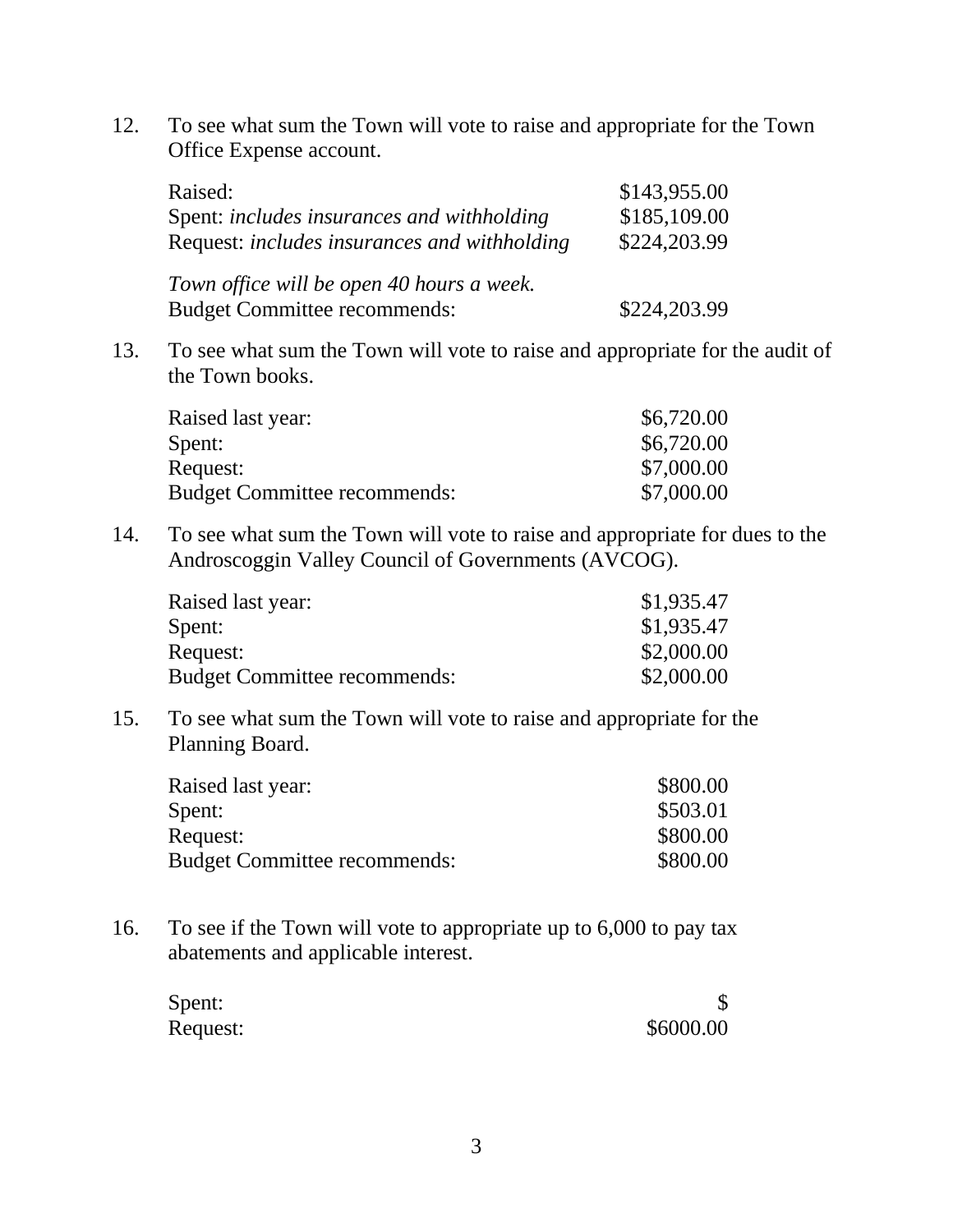### **PUBLIC WORKS**

17. To see what sum the Town will vote to raise and appropriate for the care and maintenance of Town equipment.

| Raised last year:                   | \$30,000.00 |
|-------------------------------------|-------------|
| Spent:                              | \$40,065.05 |
| Request:                            | \$35,000.00 |
| <b>Budget Committee recommends:</b> | \$35,000.00 |

18. To see what sum the Town will vote to raise and appropriate for the care and maintenance of winter roads.

| Raised last year:                                              | \$143,200.00 |
|----------------------------------------------------------------|--------------|
| Spent:                                                         | \$132,764.80 |
| Request: Includes insurance and withholding taxes \$172,835.00 |              |
| <b>Budget Committee recommends:</b>                            | \$172.835.00 |

19. To see what sum the Town will vote to raise and appropriate for the care and maintenance of summer roads.

| Raised last year:                                                     | \$84,100.00  |
|-----------------------------------------------------------------------|--------------|
| Spent:                                                                | \$77,936.65  |
| Request: <i>Includes insurance and withholding taxes</i> \$124,771.00 |              |
| <b>Budget Committee recommends:</b>                                   | \$124,771.00 |

20. To see what sum the Town will vote to raise and appropriate, and to see if the Town will authorize the allocation of available block grant funds, for the Paving Account.

| Raised last year:                           | \$150,000.00 |
|---------------------------------------------|--------------|
| Block grant funds applied:                  | \$92,214.78  |
| Spent:                                      | \$242,214.78 |
| Request:                                    | \$150,000.00 |
| and the allocation of the block grant funds |              |
| <b>Budget Committee recommends:</b>         | \$150,000.00 |
| and the allocation of the block grant funds |              |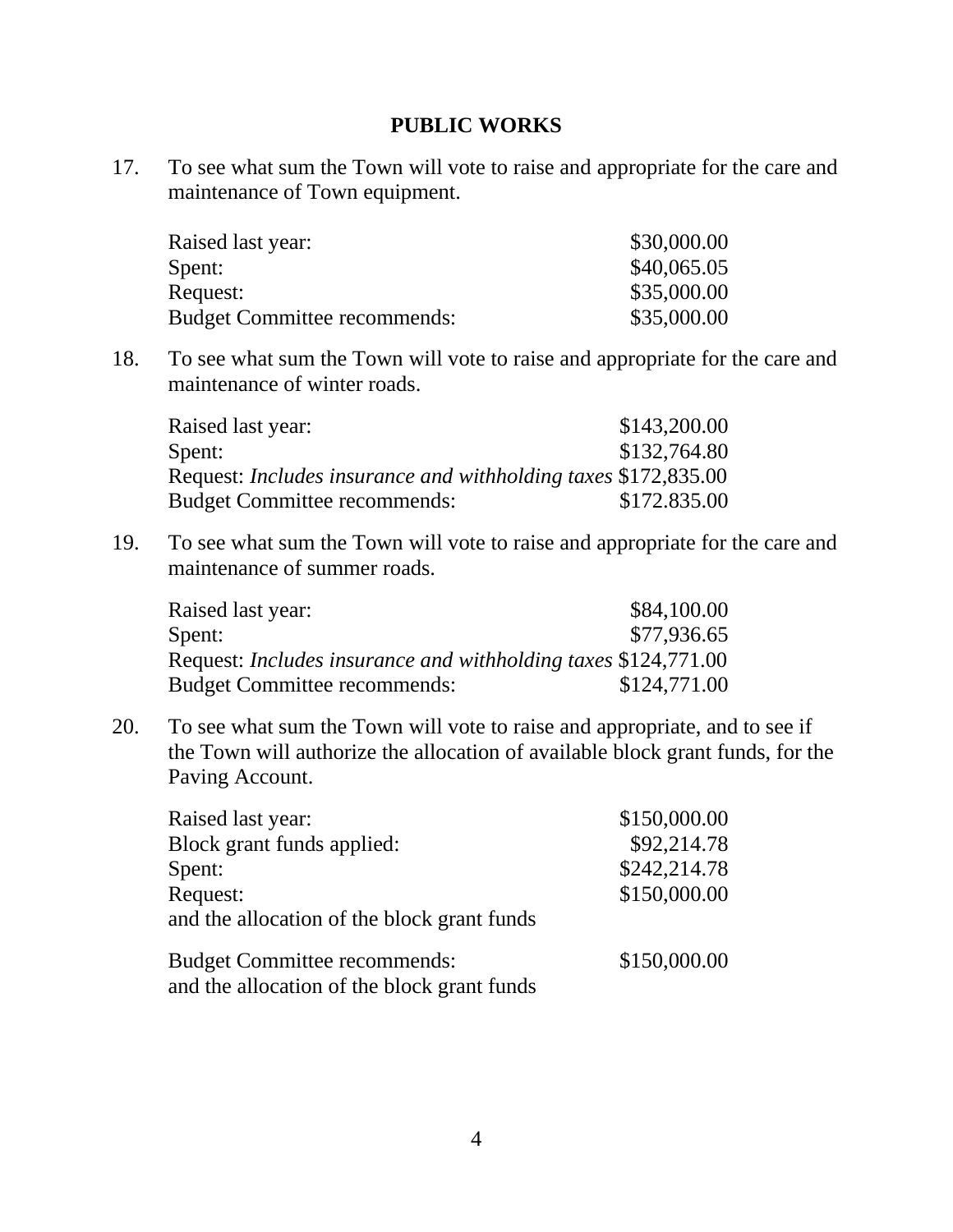21. To see what sum the Town will vote to raise and appropriate for the Town Garage account.

| Raised last year:                   | \$14,500.00 |
|-------------------------------------|-------------|
| Spent:                              | \$16,173.72 |
| Request:                            | \$11,000.00 |
| <b>Budget Committee recommends:</b> | \$11,000.00 |

22. To see what sum the Town will vote to raise and appropriate for the care of Town Cemeteries not cared for by others.

| \$1,000.00 |
|------------|
| \$255.28   |
| \$1,000.00 |
| \$1,000.00 |
|            |

23. To see what sum the Town will vote to raise and appropriate for the maintenance of the Packard Field.

| Raised last year:                   | \$500.00 |
|-------------------------------------|----------|
| Spent:                              | \$524.01 |
| Request:                            | \$500.00 |
| <b>Budget Committee recommends:</b> | \$500.00 |

24. To see what sum the Town will vote to raise and appropriate for the Highway Truck reserve account for the future purchase of plow trucks.

| Raised last year:                          | \$0         |
|--------------------------------------------|-------------|
| Request:                                   | \$30,000.00 |
| <b>Budget Committee No recommendation:</b> | \$0         |

25. To see what sum the Town will vote to raise and appropriate for the care of the Transfer Station.

| Raised last year:                          | \$88,050.00 |
|--------------------------------------------|-------------|
| Spent:                                     | \$84,969.87 |
| Request: <i>Includes withholding taxes</i> | \$98,572.00 |
| <b>Budget Committee recommends:</b>        | \$98,572.00 |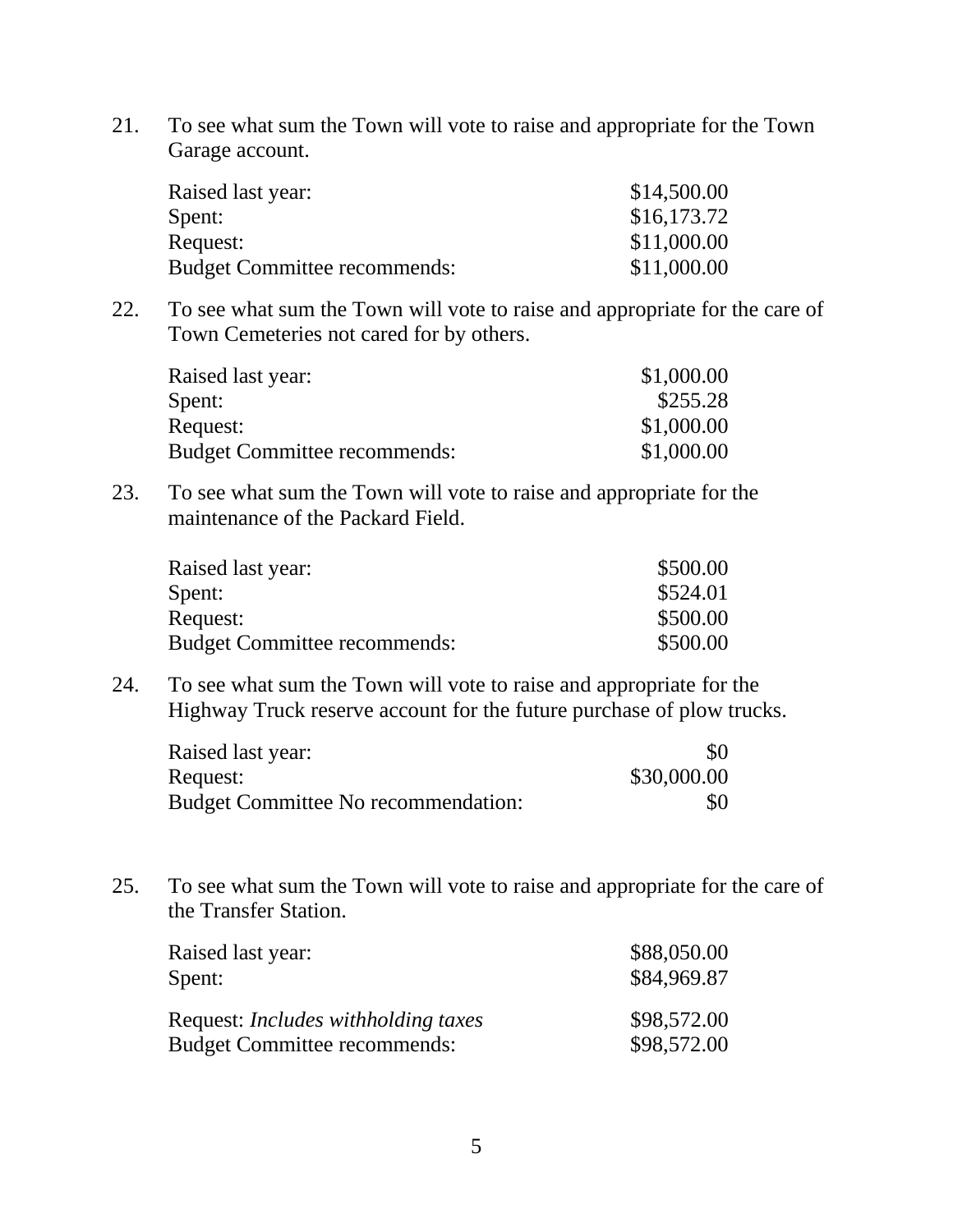### **PUBLIC SAFETY**

26. To see what sum the Town will vote to raise and appropriate for public fire protection (hydrant rental).

| Raised last year:                   | \$13,179.54 |
|-------------------------------------|-------------|
| Spent:                              | \$13,179.35 |
| Request:                            | \$13,179.52 |
| <b>Budget Committee recommends:</b> | \$13,179.52 |

27. To see what sum the Town will vote to raise and appropriate for the support of the Municipal Fire Department.

| Raised last year:                   | \$50,000.00 |
|-------------------------------------|-------------|
| Spent:                              | \$51,165.10 |
| Request:                            | \$52,424.00 |
| <b>Budget Committee recommends:</b> | \$52,424.00 |

28. To see what sum the Town will vote to raise and appropriate to the Fire Truck reserve account for the future purchase of a fire truck.

| \$10,000.00 |
|-------------|
| \$10,000.00 |
| \$10,000.00 |
| \$10,000.00 |
|             |

29. To see what sum the Town will vote to raise and appropriate for the Emergency Management Director. *The director is a shared position with three other towns.*

| Raised last year:                   | \$1,420.00 |
|-------------------------------------|------------|
| Spent:                              | \$1,420.00 |
| Request:                            | \$1,420.00 |
| <b>Budget Committee recommends:</b> | \$1,420.00 |

30. To see what sum the Town will vote to raise and appropriate for Constable duties.

| Raised last year: | \$140.00 |
|-------------------|----------|
| Spent:            | \$140.00 |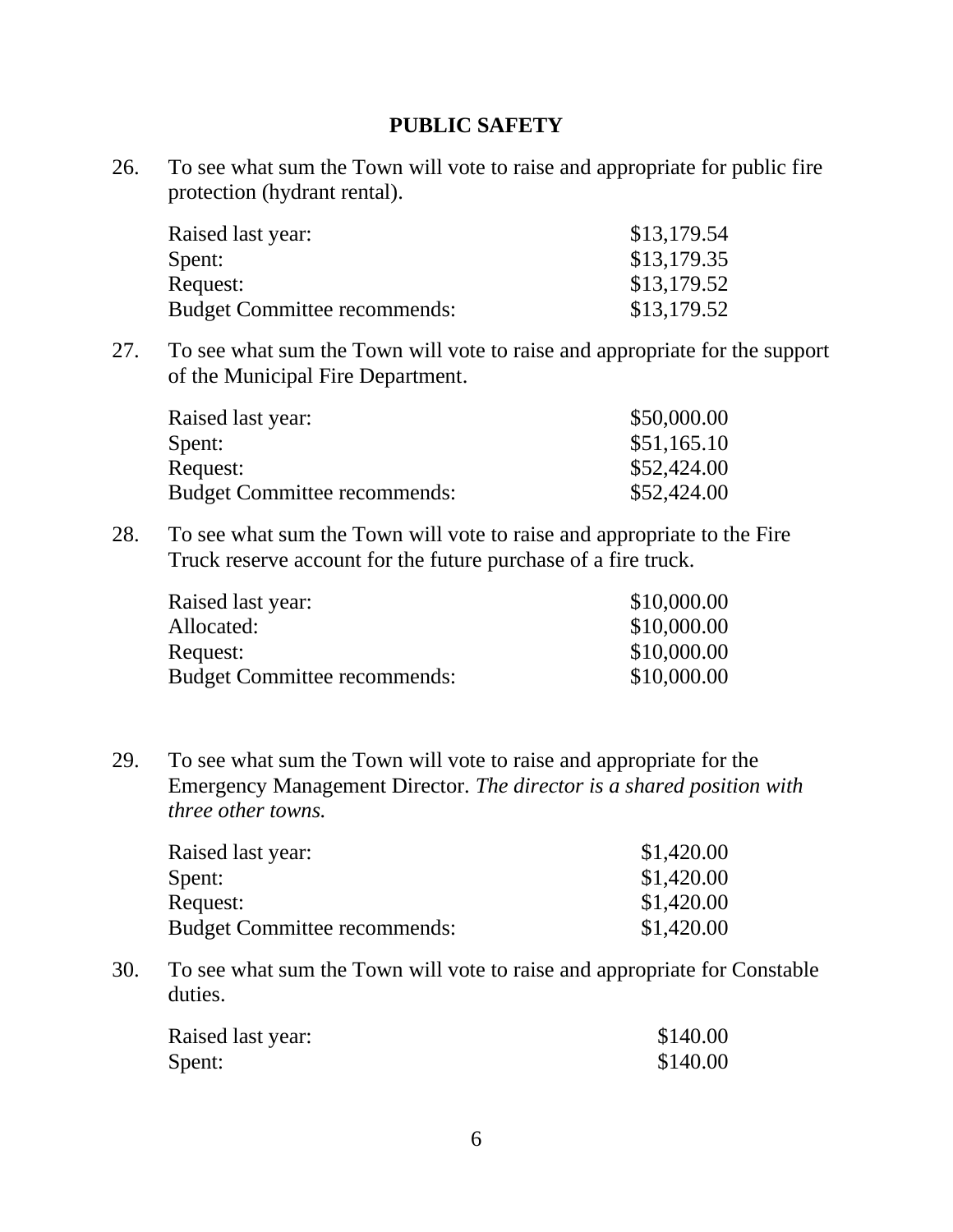| Request:                            | \$140.00 |
|-------------------------------------|----------|
| <b>Budget Committee recommends:</b> | \$140.00 |

31. To see what sum the Town will vote to raise and appropriate for Animal Control.

| Raised last year:                   | \$2,500.00 |
|-------------------------------------|------------|
| Spent:                              | \$1,447.02 |
| Request:                            | \$2,500.00 |
| <b>Budget Committee recommends:</b> | \$2,500.00 |

# **ASSISTANCE/SOCIAL SERVICES**

32. To see what sum the Town will vote to raise and appropriate for General Assistance.

| \$2,000.00 |
|------------|
| \$1,838.14 |
| \$1,500.00 |
| \$1,500.00 |
|            |

33. To see what sum the Town will vote to raise and appropriate to help support the Androscoggin Home Care & Hospice.

| Raised and spent last year:         | \$889.00 |
|-------------------------------------|----------|
| Request:                            | \$889.00 |
| <b>Budget Committee recommends:</b> | \$889.00 |

34. To see what sum the Town will vote to raise and appropriate to help support the Tri-County Mental Health Services.

| Raised and spent last year:         | \$950.00 |
|-------------------------------------|----------|
| Request:                            | \$950.00 |
| <b>Budget Committee recommends:</b> | \$950.00 |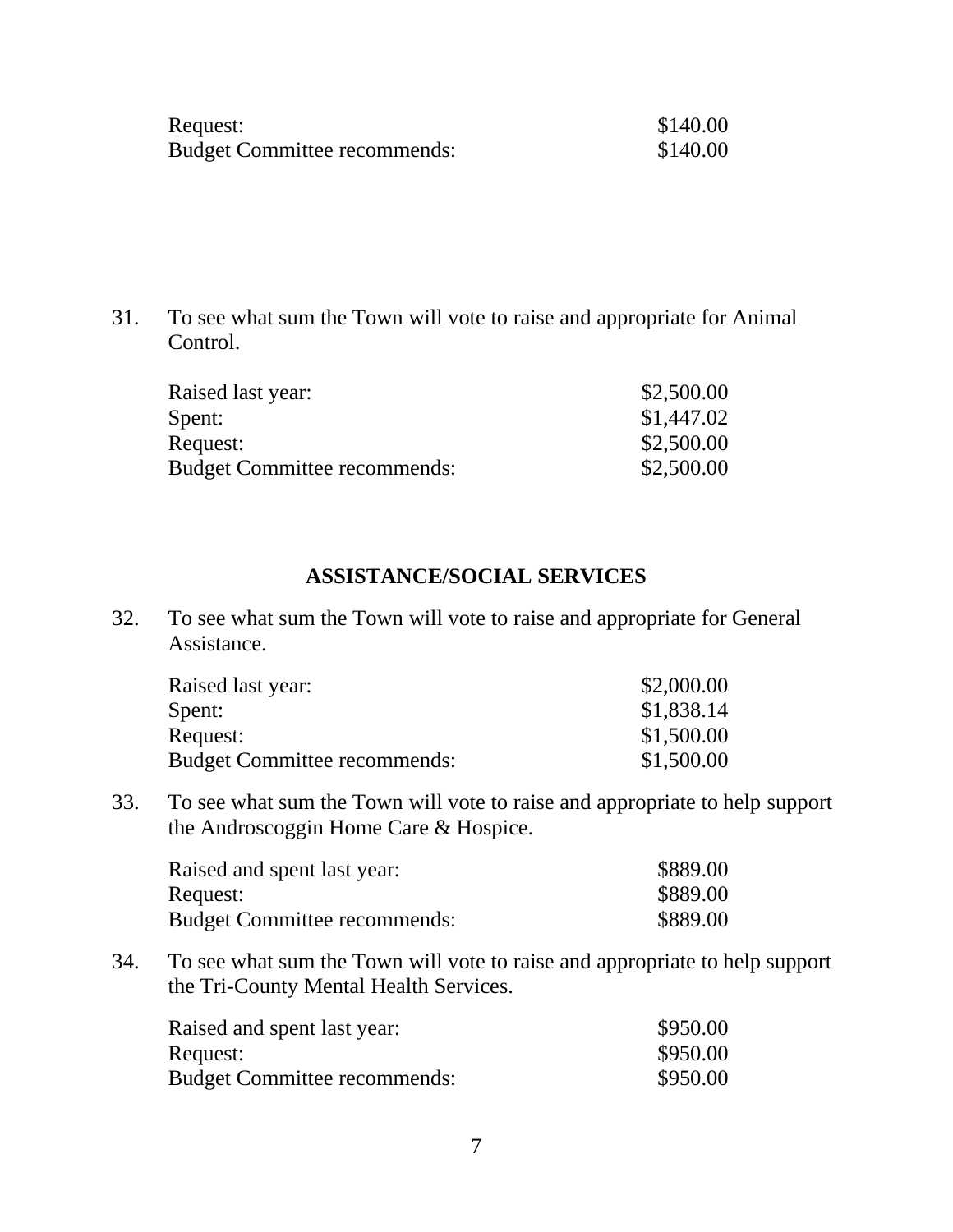35. To see what sum the Town will vote to raise and appropriate to help support Safe Voices.

| Raised and spent last year:         | \$500.00 |
|-------------------------------------|----------|
| Request:                            | \$500.00 |
| <b>Budget Committee recommends:</b> | \$500.00 |

36. To see what sum the Town will vote to raise and appropriate to help support Sexual Assault Prevention & Response Services.

| Raised and spent last year:         | \$350.00 |
|-------------------------------------|----------|
| Request:                            | \$350.00 |
| <b>Budget Committee recommends:</b> | \$350.00 |

37. To see what sum the Town will vote to raise and appropriate to help support Community Concepts Inc.

| Raised and spent last year:         | \$2,525.00 |
|-------------------------------------|------------|
| Request:                            | \$2,525.00 |
| <b>Budget Committee recommends:</b> | \$2,525.00 |

38. To see what sum the Town will vote to raise and appropriate to help support Seniors Plus.

| Raised and spent last year:         | \$1,000.00 |
|-------------------------------------|------------|
| Request:                            | \$1,500.00 |
| <b>Budget Committee recommends:</b> | \$1,500.00 |

39. To see what sum the Town will vote to raise and appropriate to help support the American Red Cross.

| Raised and spent last year:         | \$575.00 |
|-------------------------------------|----------|
| Request:                            | \$575.00 |
| <b>Budget Committee recommends:</b> | \$575.00 |

40. To see what sum the Town will vote to raise and appropriate to help support Lifeflight.

| Raised and spent last year:         | \$700.00 |
|-------------------------------------|----------|
| Request:                            | \$700.00 |
| <b>Budget Committee recommends:</b> | \$700.00 |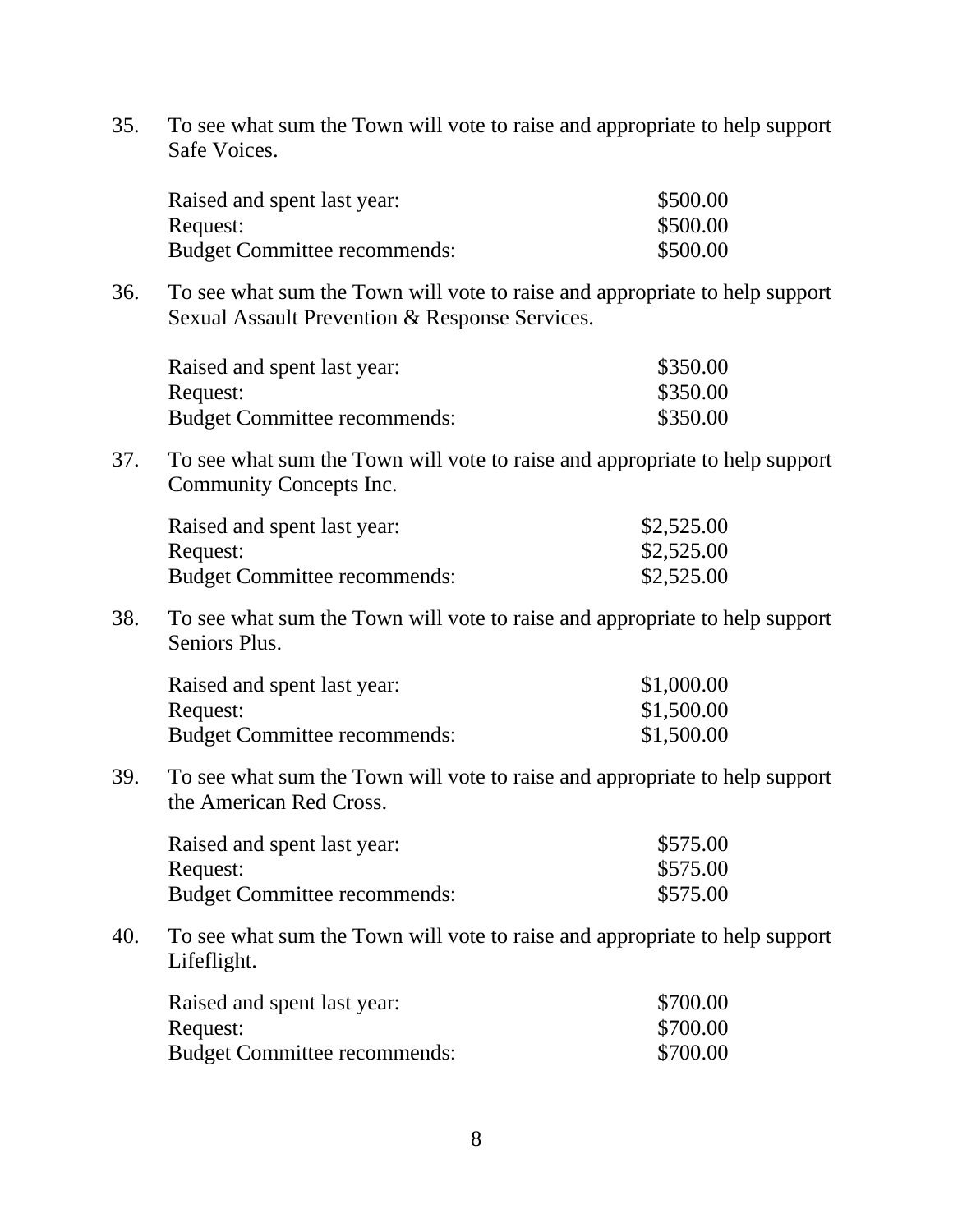41. To see what sum the Town will vote to raise and appropriate to help support Maine Public.

| Raised and spent last year:         | \$100.00 |
|-------------------------------------|----------|
| Request:                            | \$100.00 |
| <b>Budget Committee recommends:</b> | \$100.00 |

42. To see what sum the Town will vote to raise and appropriate to help support The Cancer Resource Center of Western Maine.

| Raised and spent last year:         | \$600.00 |
|-------------------------------------|----------|
| Request:                            | \$600.00 |
| <b>Budget Committee recommends:</b> | \$600.00 |

## **LONG-TERM ACCOUNTS**

- 43. To see if the Town will vote to allocate funds received from the sale of land and/or forest products to the Capital Reserve account.
- 44. To see what sum the Town will vote to raise and appropriate to be added along with the interest to the Revaluation Reserve account.

| \$5,000.00 |
|------------|
| \$5,000.00 |
| \$5,000.00 |
| \$5,000.00 |
|            |

### **MISCELLANEOUS**

45. To see if the Town will authorize up to \$52,000 be taken from the Fire Truck Reserve account for the purchase of a new Pick-up Truck for the Fire Department.

*The total cost of the purchase and installations will be no more than \$52,000. The Budget Committee recommends the purchase of a new truck.*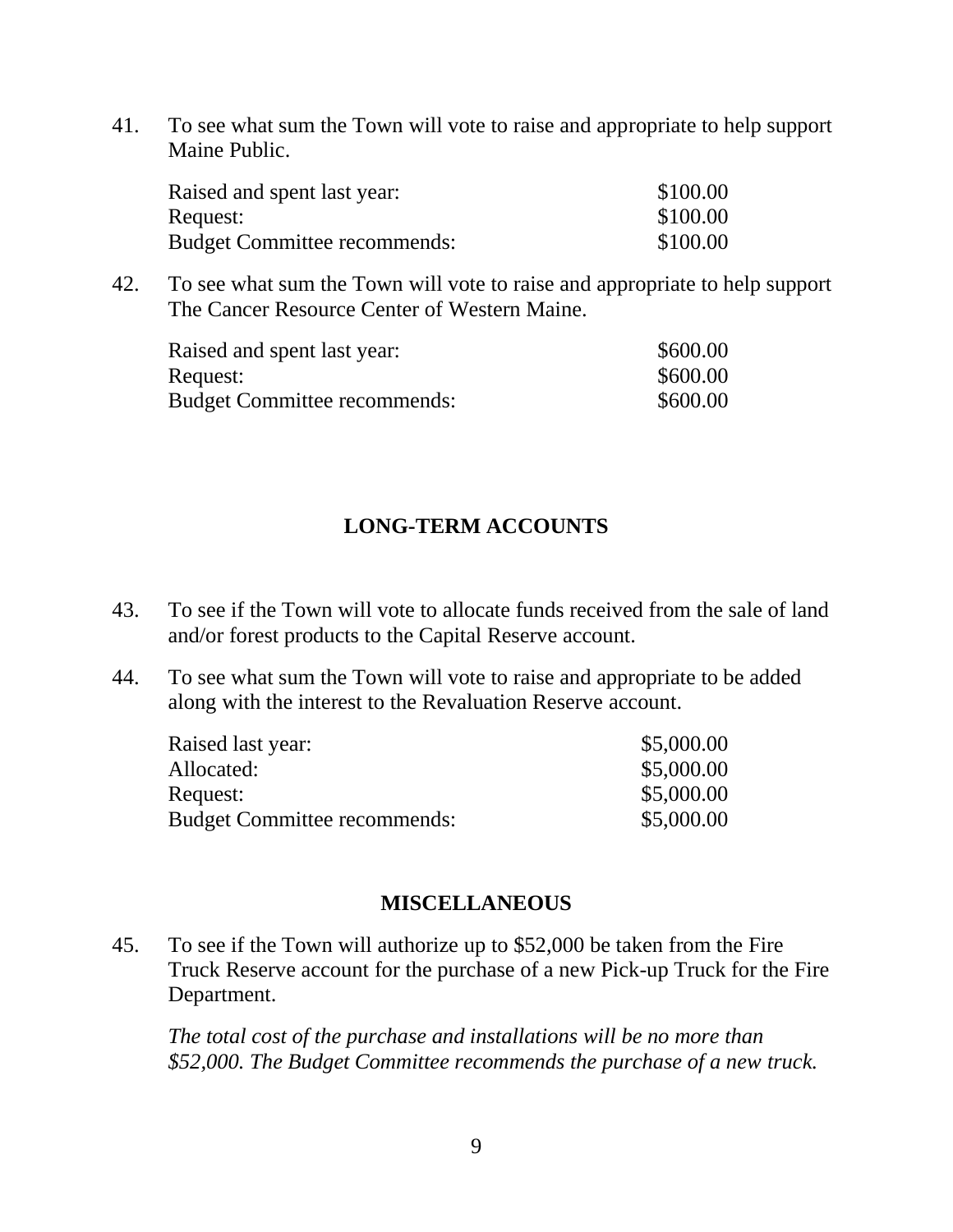- 46. To see if the Town will vote to transfer any of the snowmobile registration tax to the Hebron Snowmobile Club.
- 47. To see if the Town will authorize the Selectmen to sell, swap, trade or dispose of Town equipment.
- 48. To see if the town will vote to authorize the Municipal Officers to spend an amount not to exceed ¼ of the budgeted amount in each category, except winter roads and liability insurances, during the period from January 1, 2022, to the Annual Town Meeting 2023.
- 49. Shall the Hebron Land Use Ordinance be amended as written.

*Language added to the Ordinance:*

### A. **Accessory Dwelling Unit:**

- (i) A second dwelling unit contained within a single family detached dwelling or an accessory building on the same lot as a single family detached dwelling for use as a complete, independent living quarters, with provision for living, sleeping, bathing, and cooking.
- (ii) The accessory dwelling unit shall not be greater than 800 square feet or 50% of the total square footage of the primary dwelling, whichever is more restrictive.
- (iii)The accessory apartment shall be secondary, incidental, and subordinate to the single family residential or commercial use.
- D. The following buildings are excepted from the requirements of subsection A of Section VI.
	- 1. One Accessory Dwelling Unit.

*Copy of the full Hebron Land Use Ordinance is available at the Hebron Town Office.*

## **REVENUES**

50. To see if the Town will vote to increase the maximum property tax levy limit, if necessary, as established for the Town by State law, to the total tax commitment required to meet the terms of the municipal budget as approved under these articles.

*Note: It is not projected that the town's budget will exceed tax levy limits established by State law.*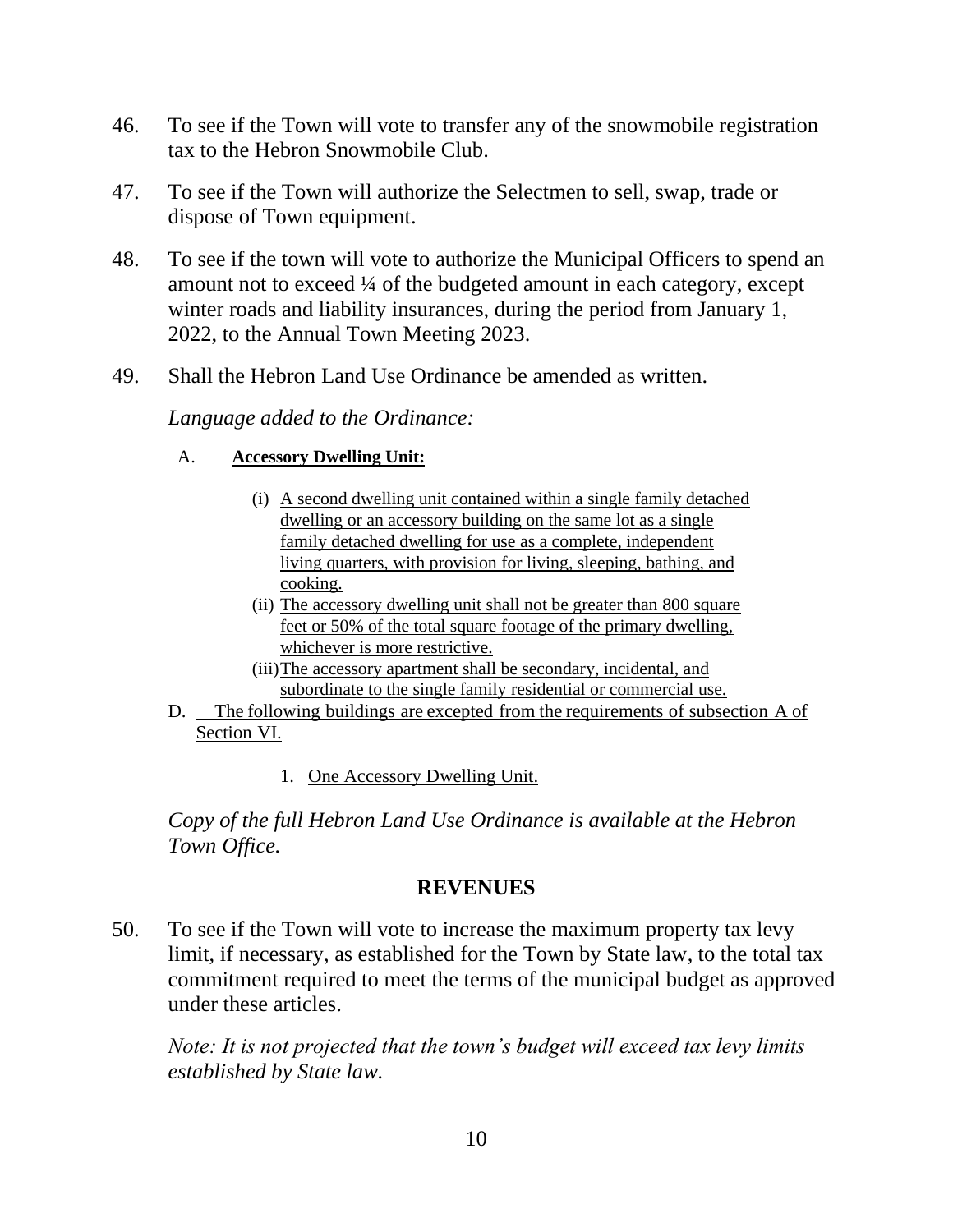- 51. To see if the Town will vote to accept categories of funds listed below, and give permission to expend same:
	- a. Municipal Revenue Sharing;
	- b. Local Road Assistance;

c. State Aid to Education (including Federal pass-through funds and property tax relief);

- d. Public Library State Aid per capita;
- e. Civil Emergency Funds (Emergency Management Assistance);
- f. Snowmobile Registration Money;
- g. Tree Growth Reimbursement;
- h. General Assistance Reimbursement;
- i. Veterans Exemption Reimbursement; and

j. State Grants or Other Funds, including all funds received from the State or Federal Government that are not included in items a through i above.

- 52. To see if the Town will vote to authorize the Selectmen to procure a temporary loan or loans in anticipation of taxes for the purpose of paying obligations of the Town, if necessary, with such loan or loans to be paid during the year out of money raised by taxes.
- 53. To see if the Town will fix a date when taxes shall be due and payable and fix a rate of interest to be charged on taxes unpaid after said date.

2022 maximum rate as set by the State: 4.00% Recommended due date: December 15, 2022, interest to begin on December 16, 2022.

54. To see if the Town will vote, in accordance with 36 M.R.S. Section 506-A, to pay interest on refunds of overpaid or abated taxes at the rate of 1.00% per annum.

*By state statute, this amount cannot be more than 4 percentage points below the amount set for delinquent taxes and cannot exceed the amount set for delinquent taxes.*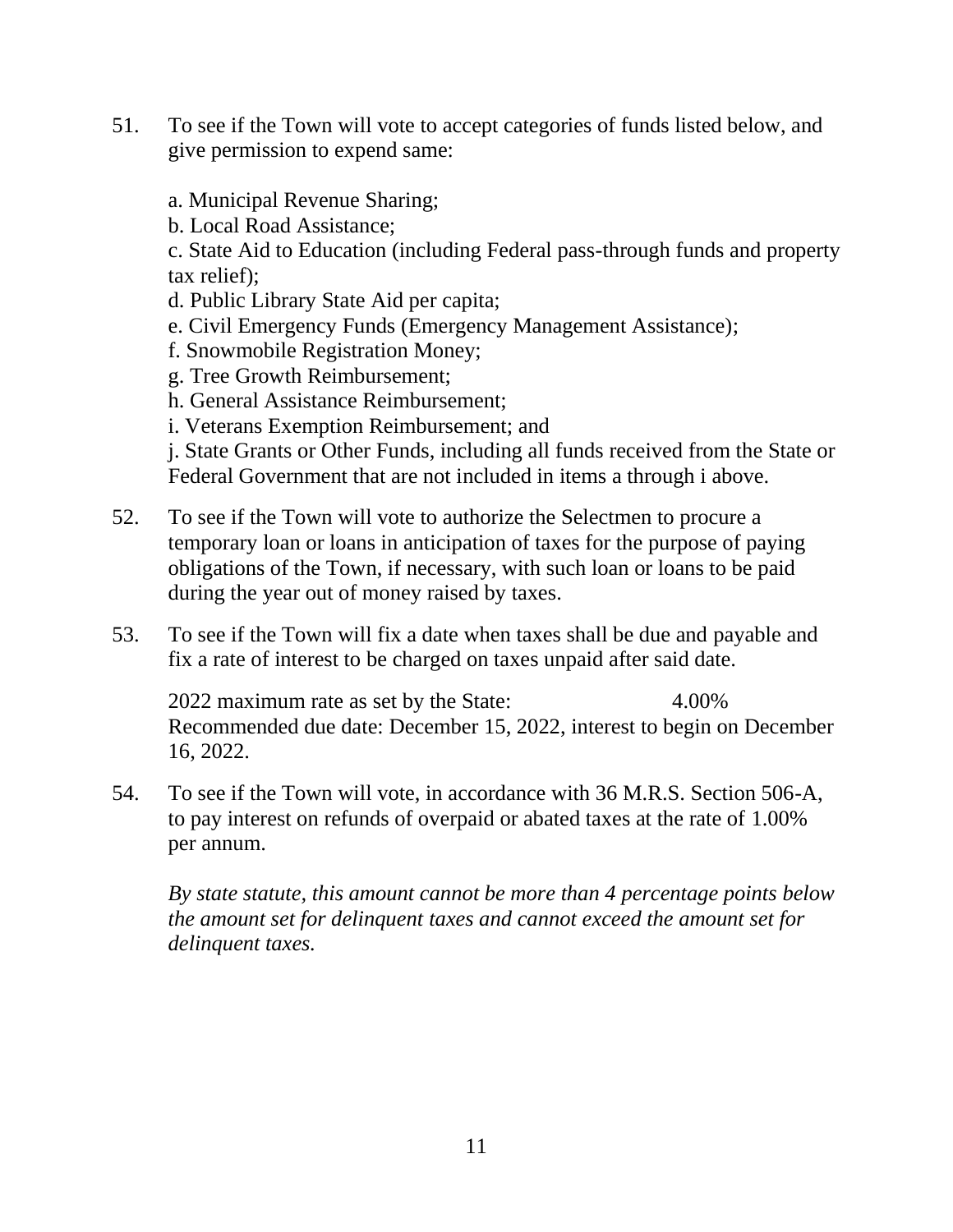- 55. To see if the town will vote to authorize the Selectmen, on behalf of the Town, to sell and dispose of any real estate acquired by the Town for nonpayment of taxes thereon, under such terms as they deem advisable, and to cause quit-claim deeds for such property to be executed by the Town Treasurer with the exception that the Selectmen shall use the special sale process required by 36 M.R.S. § 943-C for qualifying homestead properties if not sold back to the original owner.
- 56. To see if the Town will vote to authorize the Treasurer, with approval of the Selectmen, to execute quit-claim deeds on behalf of the Town and/or assignments with rights of foreclosure in cases of unmatured tax mortgage liens, thus releasing the Town's rights in and upon such amount or amounts in each case as the Selectmen in their discretion deem proper with the exception that the Selectmen shall use the special sale process required by 36 M.R.S. § 943-C for qualifying homestead properties if not sold back to the original owner.
- 57. To see if the Town will vote to ratify and confirm and approve the acts of the Treasurer and Selectmen hitherto performed by them in settlement of tax liens by compromising claims of the Town and accepting less than aggregate of taxes, costs, and interest

The registrar hereby gives notice that she will be in session for the purpose of revising and correcting the list of voters at the Hebron Station School at nine-thirty o'clock on the forenoon on the day of said meeting, March 19, 2022.

| Selectmen,                  |                                   |
|-----------------------------|-----------------------------------|
| Richard C. Deans            |                                   |
| Elizabeth Olsen             |                                   |
| <b>Curtis Smith</b>         |                                   |
| A true copy of the Warrant. |                                   |
|                             |                                   |
| Attest:                     |                                   |
|                             | <b>Brianne Bailey, Town Clerk</b> |

Town of Hebron